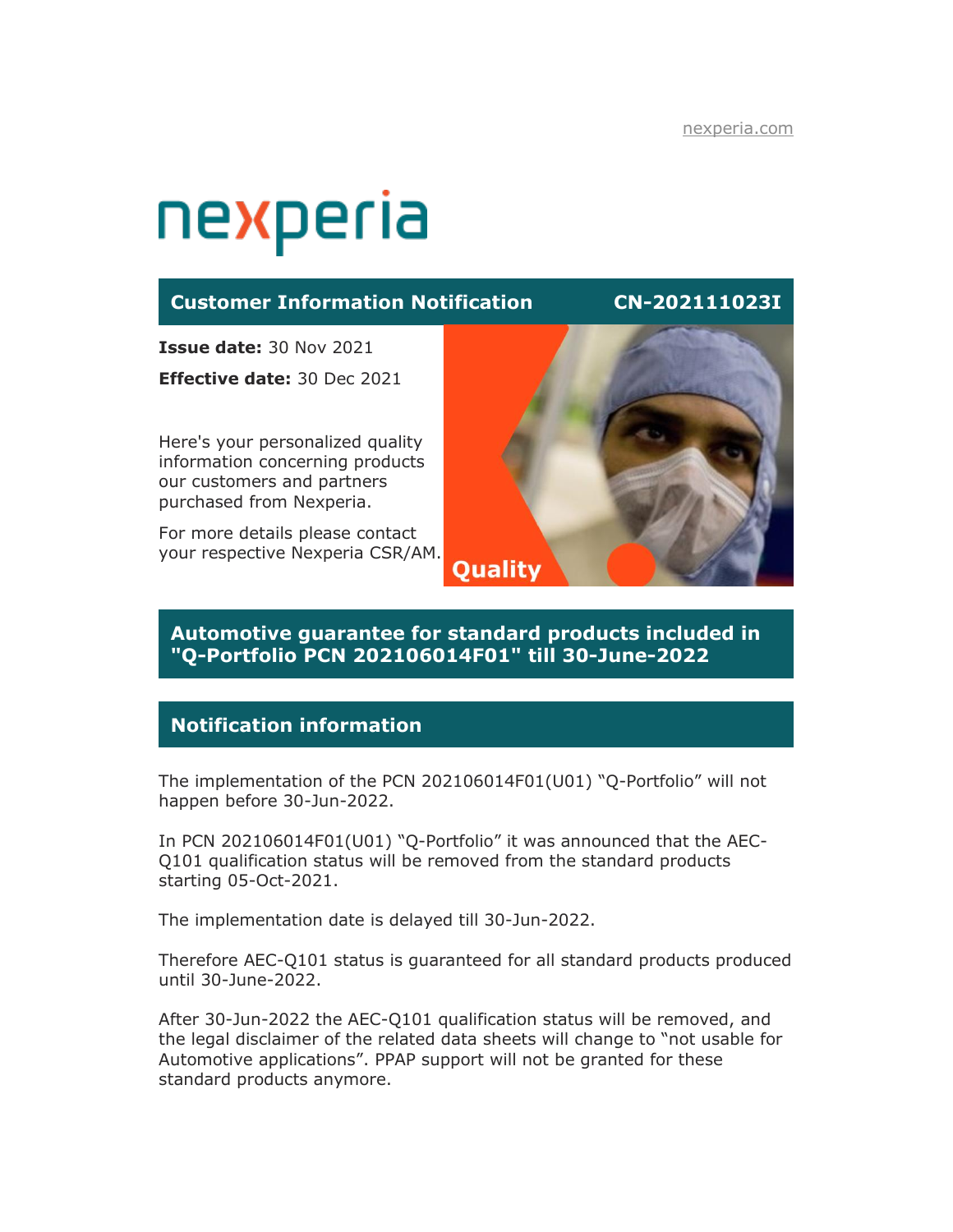#### **Why do we issue this notification?**

To inform customers of standard products that the automotive qualification status will be removed as of 01-Jul-2022 and not as of 05-Oct-2021

| <b>Change</b><br>Category<br>Wafer<br>Fab<br>Process<br>$\perp$<br>Wafer<br>Fab<br>Material<br>S<br>Wafer<br>Fab | Assembl<br>У<br>Process<br>Assembl<br>у<br><b>Materials</b><br>Assembl<br>v<br>Location | [ ] Product Marking<br>T Mechanical<br>Specification<br>[X]<br>Packing/Shipping/Labelin<br>g | $\lceil$ Test<br>Location<br>1 Test<br>Process<br>Test<br>Equipmen | Design<br>1 Errata<br>Electrical<br>spec./Tes<br>coverage |
|------------------------------------------------------------------------------------------------------------------|-----------------------------------------------------------------------------------------|----------------------------------------------------------------------------------------------|--------------------------------------------------------------------|-----------------------------------------------------------|
| Location                                                                                                         |                                                                                         |                                                                                              |                                                                    |                                                           |

# **Management summary**

Automotive guarantee for standard products included in Q-Portfolio PCN 202106014F01 till 30-June-2022

### **Identification of affected products**

Not applicable. Please refer to PCN 202106014F01(U01) "Q-Portfolio"

# **Impact**

No impact to the product's functionality anticipated

Not applicable. Please refer to PCN 202106014F01(U01) "Q-Portfolio". As no technical change is implemented, no re-qualification is required. The marking on the product is unchanged.

### **Data sheet revision**

A new datasheet will be issued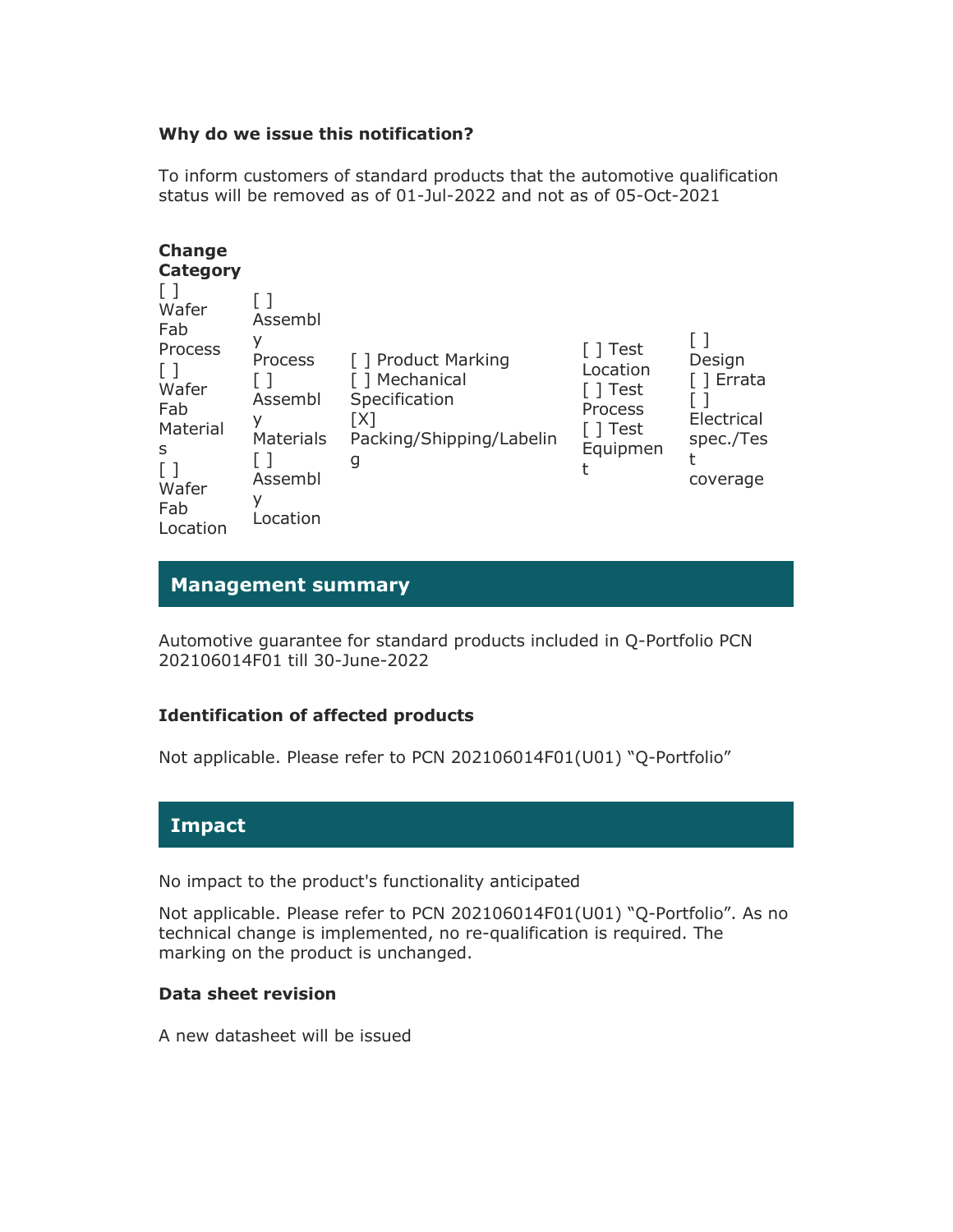#### **Disposition of old products**

Planned 1st shipment for the different portfolios:

- The Q-Portfolio (automotive) is already available for shipment from 01-Jul-2021 onwards.

- The changes on standard portfolio [see PCN 202106014F01(U01)] will apply from 01-Jul-2022 onwards.

# **Additional information**

#### **Remarks**

For the datasheet changes, Please refer to PCN 202106014F01(U01) "Q-Portfolio"

### **Contact and support**

For all Quality Notification content inquiries, please contact your local Nexperia Sales Support Team.

For specific questions on this notice or the products affected please contact our specialist directly: pcn@nexperia.com

In case of distribution, please contact you distribution partner.

### **About Nexperia B.V.**

We at Nexperia are the efficiency semiconductor company. We deliver over 90 billion products a year and as such service thousands of global customers, both directly and through our extensive network of channel partners. We are at the heart of billions of electronic devices in the Automotive, Mobile, Industrial, Consumer, Computing, and Communication Infrastructure segments.

You have received this email because you are a designated contact or subscribed to Nexperia Quality Notifications. Nexperia shall not be held liable if this Notification is not correctly distributed within your organization.

This message has been automatically distributed. Please do not reply.

If you would like to adjust your mailing preferences, please click [here.](https://www.nexperia.com/my/my-preferences.html)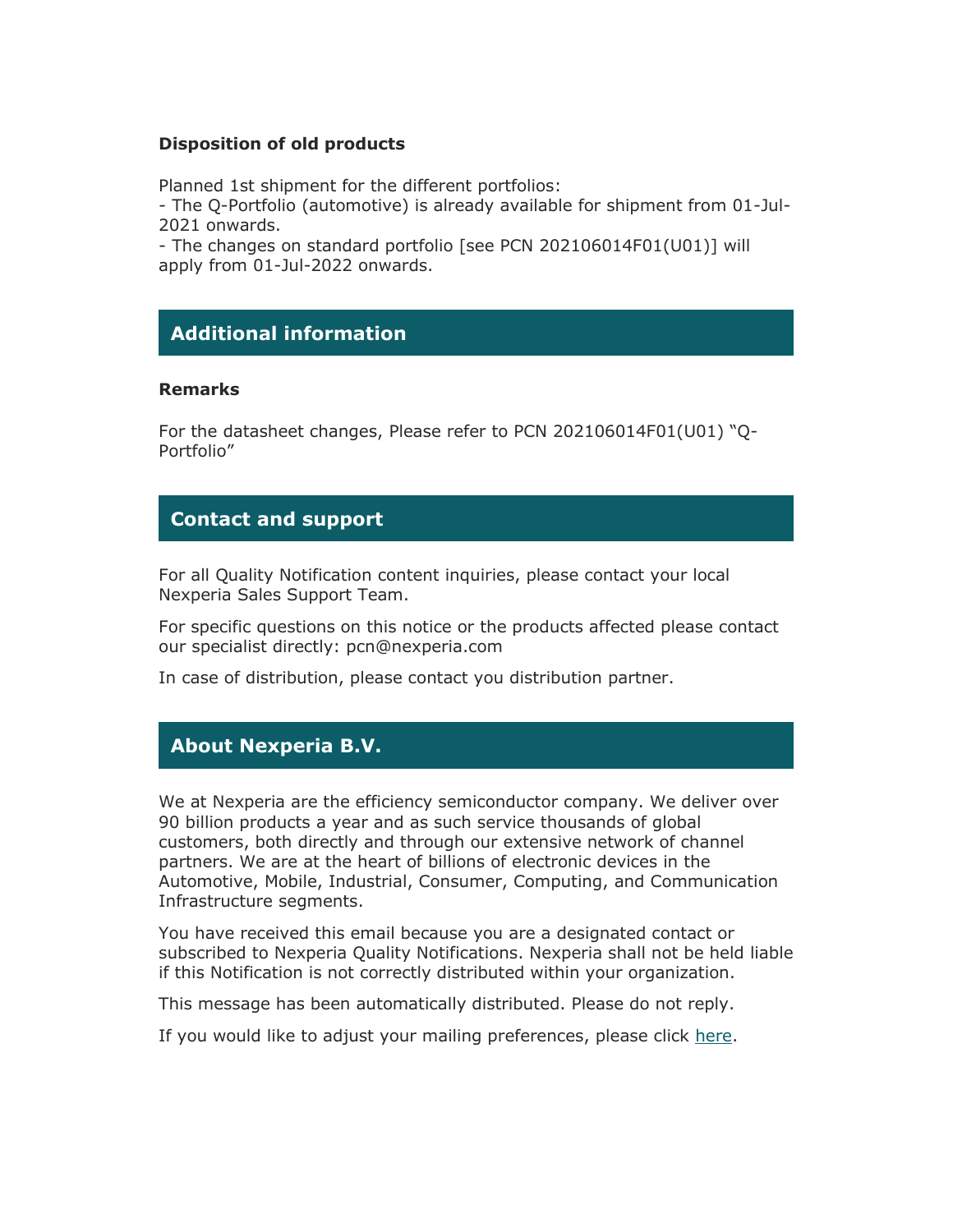| <b>Orderable Part Number</b> |
|------------------------------|
| 1PS76SB10,115                |
| 1PS76SB10,135                |
| 1PS76SB10Z                   |
| BAS16VY,115                  |
| BAS16VY,125                  |
| BAS16VY,135                  |
| BAS16VY,165                  |
| BAS21,215                    |
| BAS21,235                    |
| BAS316,115                   |
| BAS316,135                   |
| BAS316Z                      |
| BAS321,115                   |
| BAS321,135                   |
| <b>BAS321Z</b>               |
| BAT54,215                    |
| BAT54,235                    |
| BAT54A,215                   |
| BAT54A,235                   |
| BAT54C,215                   |
| BAT54C,235                   |
| BAT54S,215                   |
| BAT54S,235                   |
| BAV70,215                    |
| BAV70,235                    |
| BAV70S,115                   |
| BAV70S,135                   |
| BAV70W,115                   |
| BAV70W,135                   |
| BAV99,215                    |
| BAV99,235                    |
| BAV99W,115                   |
| BAV99W,135                   |
| BAW56S,115                   |
| BAW56S,135                   |
| BAW56W,115                   |
| BAW56W,135                   |
| BC807,215                    |
| BC807-16,215                 |
| BC807-16,235                 |
| BC807-16W,115                |
| BC807-16W,135                |
| BC807-25,215                 |
| BC807-25,235                 |
| BC807-25W,115                |
|                              |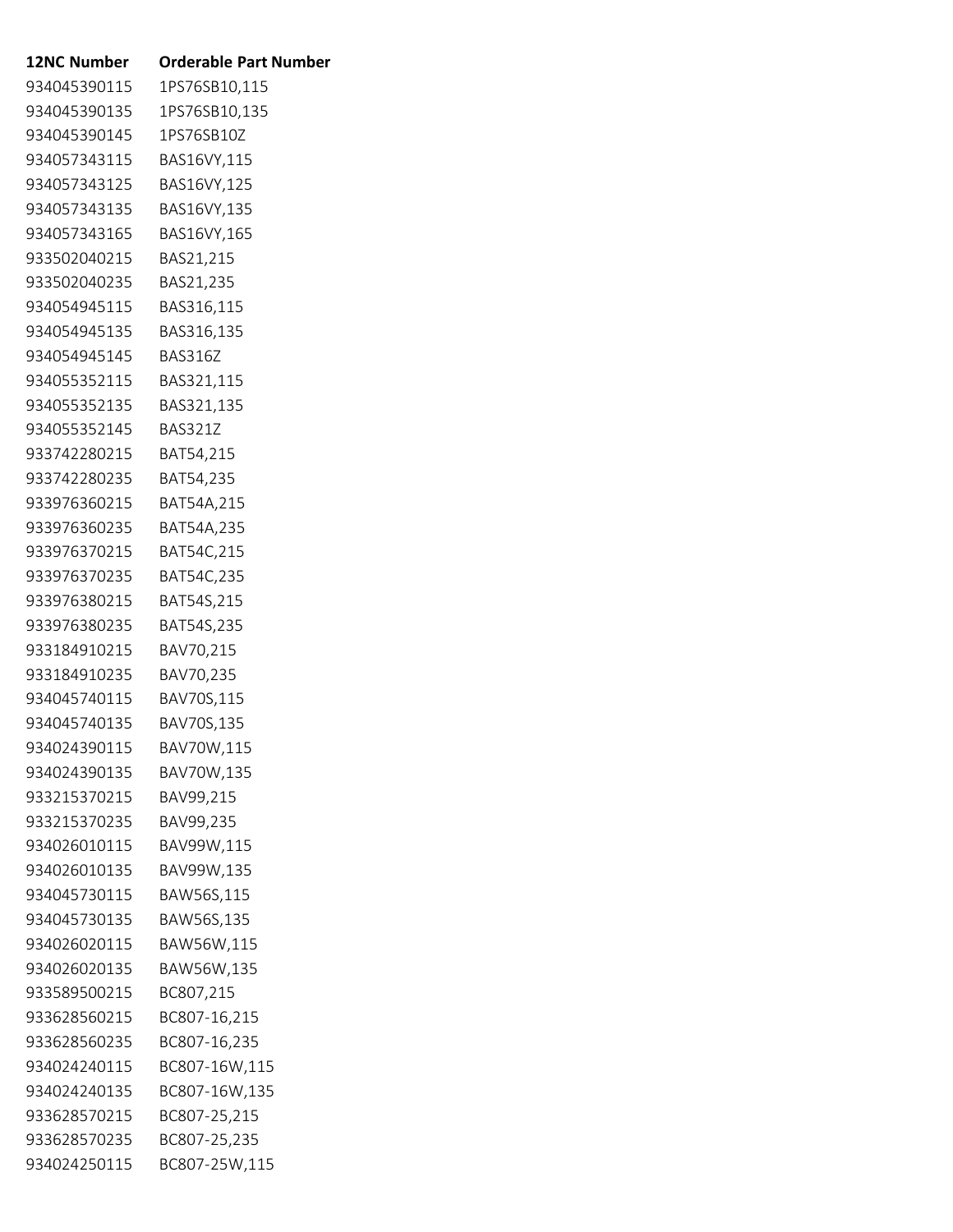| 934024250135 | BC807-25W,135 |
|--------------|---------------|
| 933628580215 | BC807-40,215  |
| 933628580235 | BC807-40,235  |
| 934024260115 | BC807-40W,115 |
| 934024260135 | BC807-40W,135 |
| 934027170115 | BC807W,115    |
| 934027170135 | BC807W,135    |
| 933589520215 | BC817,215     |
| 933589520235 | BC817,235     |
| 933628620215 | BC817-16,215  |
| 933628620235 | BC817-16,235  |
| 934021920115 | BC817-16W,115 |
| 934021920135 | BC817-16W,135 |
| 933628630215 | BC817-25,215  |
| 933628630235 | BC817-25,235  |
| 934021930115 | BC817-25W,115 |
| 934021930135 | BC817-25W,135 |
| 933628640215 | BC817-40,215  |
| 933628640235 | BC817-40,235  |
| 934021940115 | BC817-40W,115 |
| 934021940135 | BC817-40W,135 |
| 934021910115 | BC817W,115    |
| 934021910135 | BC817W,135    |
| 933589540215 | BC846,215     |
| 933589550215 | BC846A,215    |
| 933589550235 | BC846A,235    |
| 934021730115 | BC846AW,115   |
| 934021730135 | BC846AW,135   |
| 933589560215 | BC846B,215    |
| 933589560235 | BC846B,235    |
| 934063582115 | BC846BS,115   |
| 934063582135 | BC846BS,135   |
| 934021740115 | BC846BW,115   |
| 934021740135 | BC846BW,135   |
| 934021970115 | BC846W,115    |
| 934021970135 | BC846W,135    |
| 933589570215 | BC847,215     |
| 933589570235 | BC847,235     |
| 933589580215 | BC847A,215    |
| 933589580235 | BC847A,235    |
| 934021760115 | BC847AW,115   |
| 934021760135 | BC847AW,135   |
| 933589590215 | BC847B,215    |
| 933589590235 | BC847B,235    |
| 934042530115 | BC847BPN,115  |
| 934042530125 | BC847BPN,125  |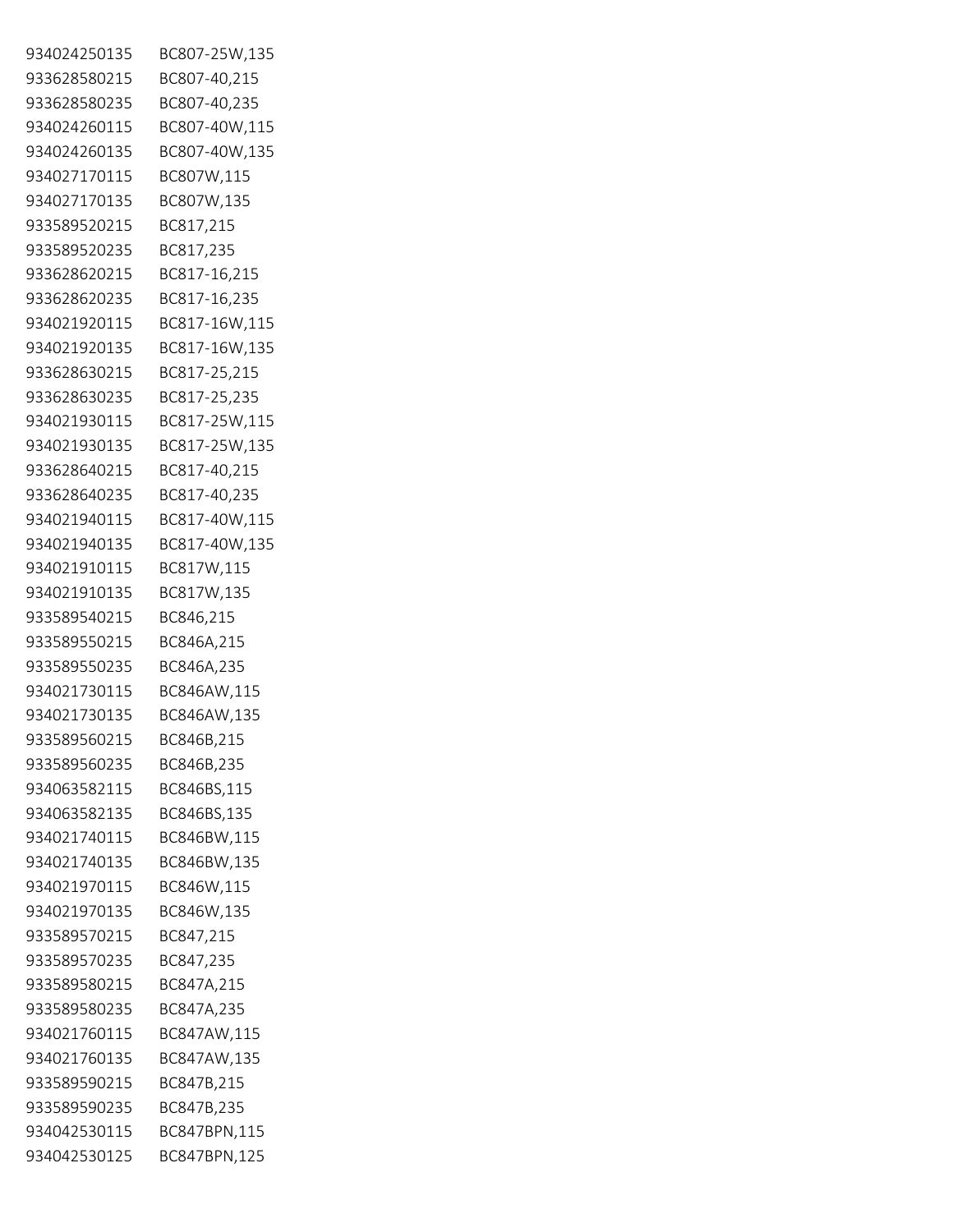| 934042530135 | BC847BPN,135      |
|--------------|-------------------|
| 934042530165 | BC847BPN,165      |
| 934042520115 | BC847BS,115       |
| 934042520135 | BC847BS,135       |
| 934021770115 | BC847BW,115       |
| 934021770135 | BC847BW,135       |
| 933589600215 | BC847C,215        |
| 933589600235 | BC847C,235        |
| 934021780115 | BC847CW,115       |
| 934021780135 | BC847CW,135       |
| 934021720115 | BC847W,115        |
| 934021720135 | BC847W,135        |
| 933589710215 | BC856,215         |
| 933589720215 | BC856A,215        |
| 933589730215 | BC856B,215        |
| 933589730235 | BC856B,235        |
| 934055680115 | BC856S,115        |
| 934055680125 | BC856S,125        |
| 934055680135 | BC856SF           |
| 933589740215 | BC857,215         |
| 933589740235 | BC857,235         |
| 933589750215 | BC857A,215        |
| 933589760215 | BC857B,215        |
| 933589760235 | BC857B,235        |
| 934042510115 | BC857BS,115       |
| 934042510135 | BC857BS,135       |
| 934021850115 | BC857BW,115       |
| 934021850135 | BC857BW,135       |
| 933769900215 | BC857C,215        |
| 933769900235 | BC857C,235        |
| 933589790215 | BC858B,215        |
| 933589790235 | BC858B,235        |
| 933917210115 | BCP55,115         |
| 933917210135 | BCP55,135         |
| 933917220115 | BCP55-10,115      |
| 933917230115 | BCP55-16,115      |
| 933917230135 | <b>BCP55-16F</b>  |
| 933917240115 | BCP56,115         |
| 933917250115 | BCP56-10,115      |
| 933917250135 | BCP56-10,135      |
| 934070118135 | BCP56-10TF        |
| 934070118115 | <b>BCP56-10TX</b> |
| 933917260115 | BCP56-16,115      |
| 933917260135 | BCP56-16,135      |
| 934070119135 | <b>BCP56-16TF</b> |
| 934070119115 | <b>BCP56-16TX</b> |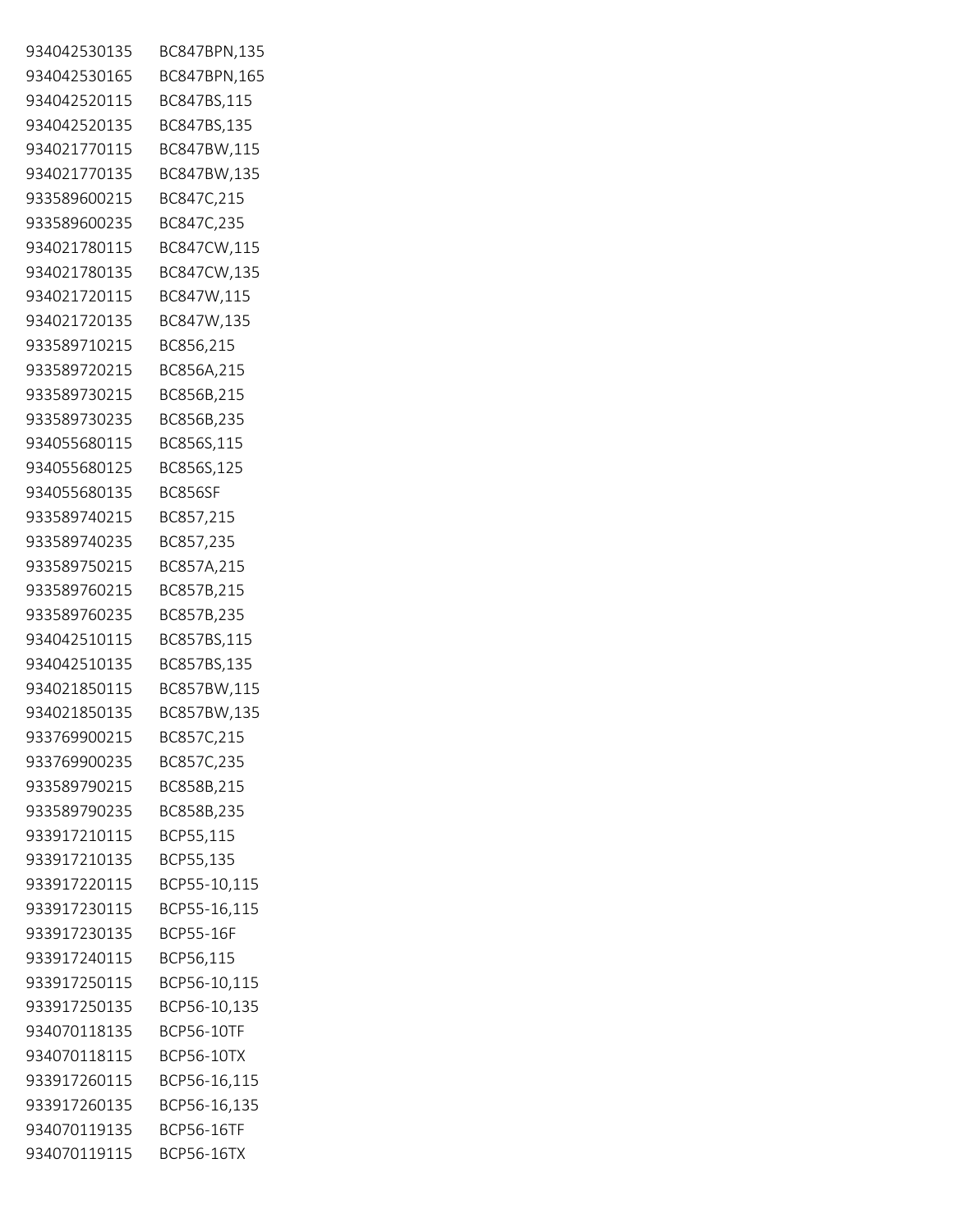| 933917240135 | BCP56F        |
|--------------|---------------|
| 934070117135 | BCP56TF       |
| 934070117115 | BCP56TX       |
| 934031010215 | PDTC114ET,215 |
| 934031010235 | PDTC114ET,235 |
| 934054859115 | PDZ10B,115    |
| 934054859135 | PDZ10BF       |
| 934054859145 | PDZ10BZ       |
| 934054860115 | PDZ11B,115    |
| 934054860135 | PDZ11BF       |
| 934054860145 | PDZ11BZ       |
| 934054861115 | PDZ12B,115    |
| 934054861135 | PDZ12BF       |
| 934054861145 | PDZ12BZ       |
| 934054862115 | PDZ13B,115    |
| 934054862135 | PDZ13B,135    |
| 934054862145 | PDZ13BZ       |
| 934054863115 | PDZ15B,115    |
| 934054863135 | PDZ15B,135    |
| 934054863145 | PDZ15BZ       |
| 934054864115 | PDZ16B,115    |
| 934054864135 | PDZ16B,135    |
| 934054864145 | PDZ16BZ       |
| 934054865115 | PDZ18B,115    |
| 934054865135 | PDZ18BF       |
| 934054865145 | PDZ18BZ       |
| 934054842115 | PDZ2.4B,115   |
| 934054842135 | PDZ2.4BF      |
| 934054842145 | PDZ2.4BZ      |
| 934054843115 | PDZ2.7B,115   |
| 934054843135 | PDZ2.7B,135   |
| 934054843145 | PDZ2.7BZ      |
| 934054866115 | PDZ20B,115    |
| 934054866135 | PDZ20BF       |
| 934054866145 | PDZ20BZ       |
| 934054867115 | PDZ22B,115    |
| 934054867135 | PDZ22B,135    |
| 934054867145 | PDZ22BZ       |
| 934054868115 | PDZ24B,115    |
| 934054868135 | PDZ24BF       |
| 934054868145 | PDZ24BZ       |
| 934054869115 | PDZ27B,115    |
| 934054869135 | PDZ27BF       |
| 934054869145 | PDZ27BZ       |
| 934054846115 | PDZ3.0B,115   |
| 934054847115 | PDZ3.3B,115   |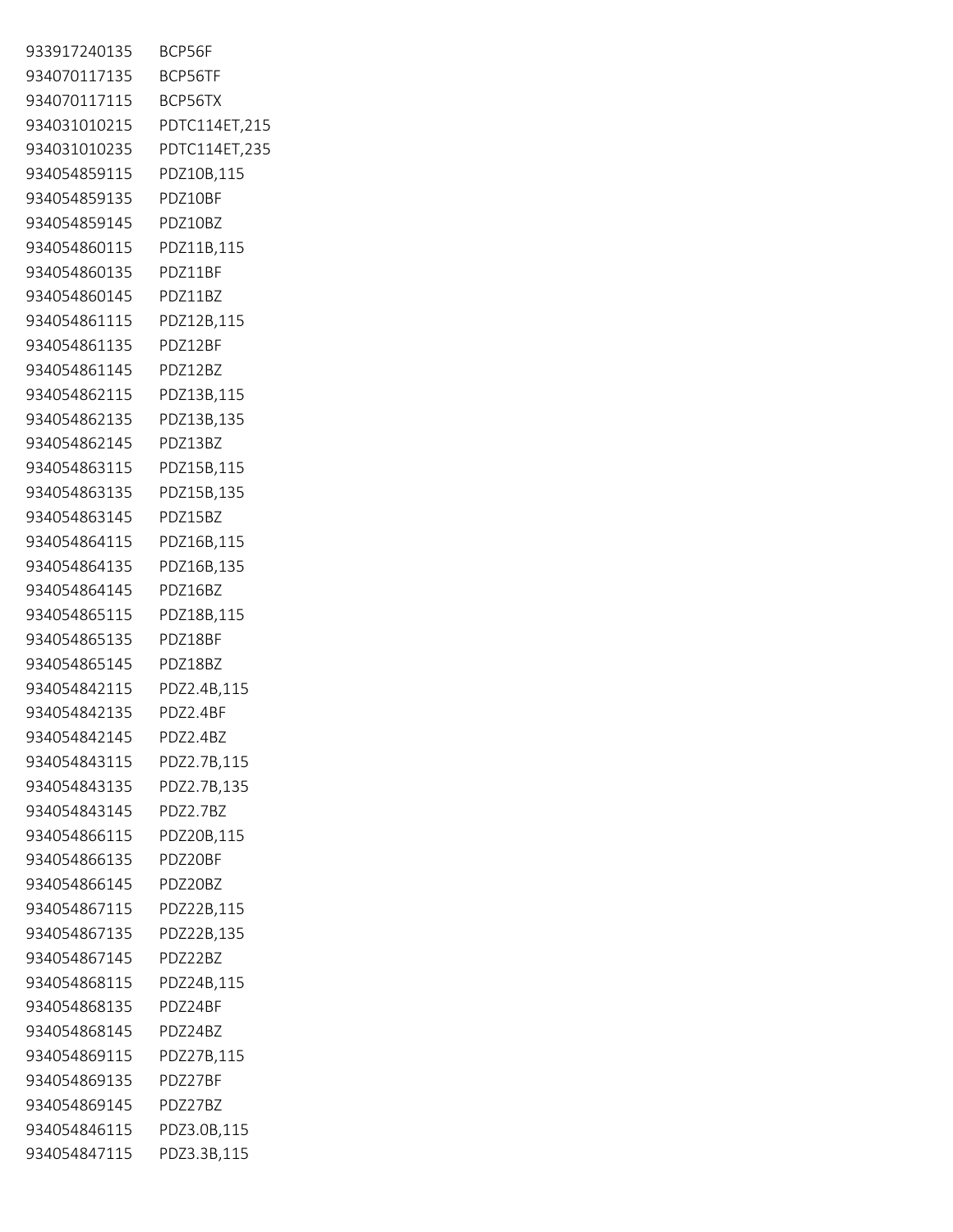| 934054847135             | PDZ3.3BF    |
|--------------------------|-------------|
| 934054847145             | PDZ3.3BZ    |
| 934054848115             | PDZ3.6B,115 |
| 934054848135             | PDZ3.6BF    |
| 934054848145 PDZ3.6BZ    |             |
| 934054849115             | PDZ3.9B,115 |
| 934054849135             | PDZ3.9BF    |
| 934054849145             | PDZ3.9BZ    |
| 934054870115             | PDZ30B,115  |
| 934054870135             | PDZ30BF     |
| 934054870145             | PDZ30BZ     |
| 934054871115             | PDZ33B,115  |
| 934054871135             | PDZ33BF     |
| 934054871145             | PDZ33BZ     |
| 934054872115             | PDZ36B,115  |
| 934054872135             | PDZ36BF     |
| 934054872145             | PDZ36BZ     |
| 934054850115             | PDZ4.3B,115 |
| 934054850135             | PDZ4.3B,135 |
| 934054850145             | PDZ4.3BZ    |
| 934054851115 PDZ4.7B,115 |             |
| 934054851135             | PDZ4.7B,135 |
| 934054851145             | PDZ4.7BZ    |
| 934054852115 PDZ5.1B,115 |             |
| 934054852135             | PDZ5.1BF    |
| 934054852145 PDZ5.1BZ    |             |
| 934054853115 PDZ5.6B,115 |             |
| 934054853135             | PDZ5.6BF    |
| 934054853145             | PDZ5.6BZ    |
| 934054854115             | PDZ6.2B,115 |
| 934054854135             | PDZ6.2BF    |
| 934054854145             | PDZ6.2BZ    |
| 934054855115             | PDZ6.8B,115 |
| 934054855135             | PDZ6.8BF    |
| 934054855145             | PD76.8B7    |
| 934054856115             | PDZ7.5B,115 |
| 934054856135             | PDZ7.5BF    |
| 934054856145             | PDZ7.5BZ    |
| 934054857115             | PDZ8.2B,115 |
| 934054857135             | PDZ8.2BF    |
| 934054857145             | PDZ8.2BZ    |
| 934054858115             | PDZ9.1B,115 |
| 934054858135             | PDZ9.1BF    |
| 934054858145             | PDZ9.1BZ    |
| 933776020215             | PMBTA06,215 |
| 933776020235             | PMBTA06,235 |